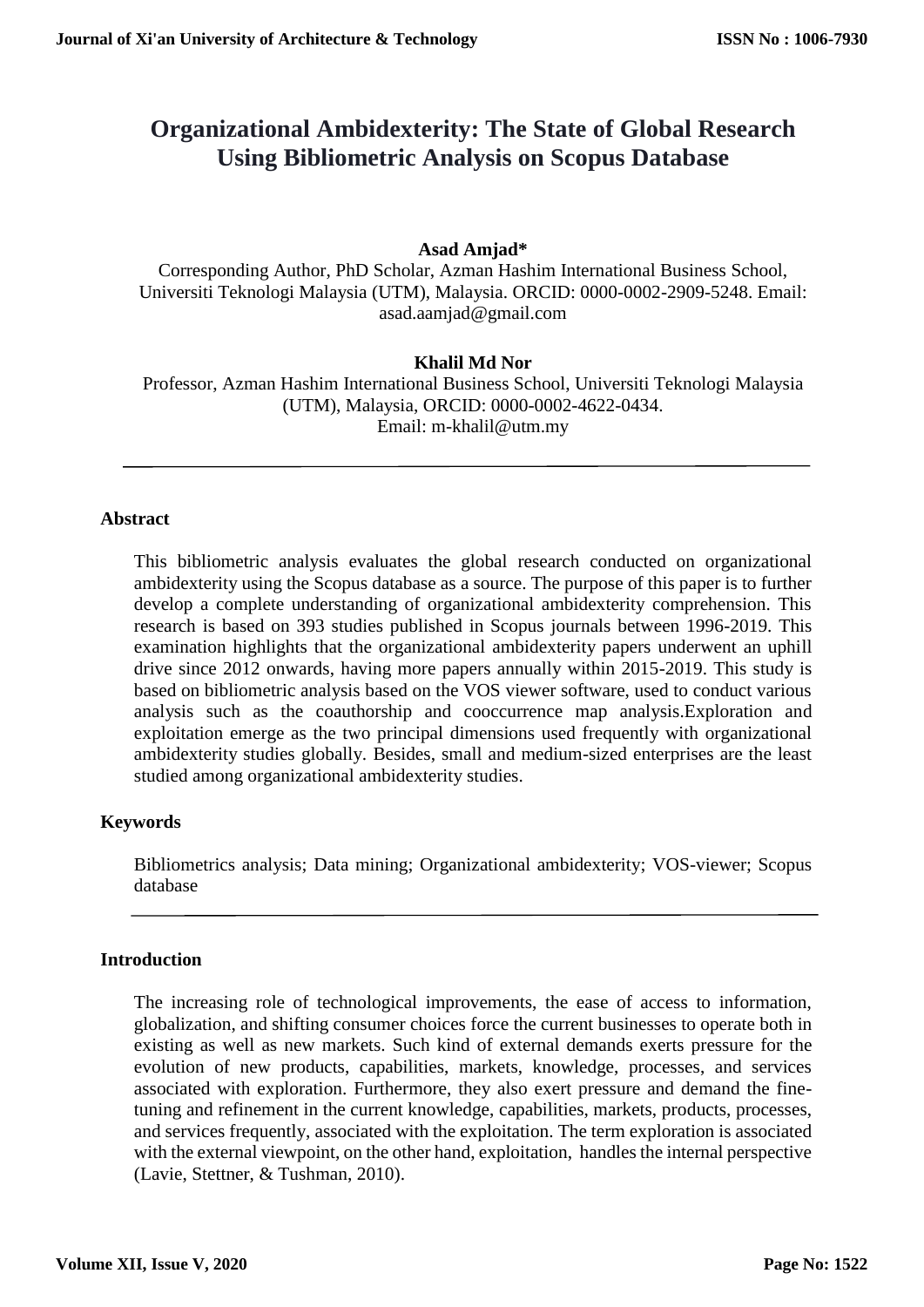For organizations to be prosperous in the longer-term, they must be in line with both the internal as well as the external perspectives. Having a single focus on either of them soley will end up in a deficit on the other end, appearing in unevenness. The longterm survival and success of the organization are inherent in the balance between the two activities of exploration and exploitation (Levinthal & March, 1993). Furthermore, an organization involved in either the exploration or exploitation related activities may be trapped in either failure or success "traps"(Levinthal & March, 1993).

The term organizational ambidexterity obtained acclaim in modern junctures on a global level and is affiliated with the organizational balance amidst the exploitation and exploration related activities. This term has significant applicability in varied disciplines and holds notable attention among practitioners and researchers alike. In the advent of modern times, organizations embark on ambidexterity to fulfil the ever-changing demands of uncertain and dynamic environments and gain performance benefits (O'Reilly & Tushman, 2013).

The research provides ample empirical evidence regarding the use of ambidexterity to gain organizational performance, see e.g. ( Gunsel, Altindag, Keceli, Kitapci, & Hiziroglu, 2018; Lee & Seo, 2018; Lukoschek, Gerlach, Stock, & Xin, 2018; Pertusa-Ortega & Molina-Azorín, 2018; Yu, Tao, Tao, Xia, & Li, 2018; Ikhsan, Almahendra, & Budiarto, 2017; Lee, Kim, & Joshi, 2017; Chang, Hughes, & Hotho, 2011; Jansen, Van den Bosch, & Volberda, 2006; Lubatkin, Simsek, Ling, & Veiga, 2006; Birkinshaw & Gibson, 2004;). The asymmetrical exploration and exploitation related organizational activities end up in reduced organizational performance (He & Wong, 2004).

This article uses bibliometric analysis technique based on existing literature published in the organizational ambidexterity domain using the Scopus database. The data is mined between the year 1996 to 2019, both inclusive on the above-mentioned theme. Additional aspects are presented as follows.

#### **Methods**

This article utilises the bibliometric analysis as a principal method. The bibliometric analysis utilises quantitative approaches including the data mining for analyzing the contemporary global research trends in any investigation domain of choice. This article has a scope limited to published studies only covering the domain of organizational ambidexterity in the Scopus research journals for the past twenty-four years and is based on bibliometrics.

The data source used for this study is based upon Scopus data repository for data mining of related studies in this area. In short, the current study analyses the hidden patterns stored collectively in all of these Scopus articles using the above methods.

#### **Data Foundation and Examination Strategy**

The data for this study is derived utilising varied key-words, as stated under, within the provided online Scopus search mechanism. The Scopus database search is done on the basis of the keywords for an accurate match based upon its keywords, abstract, or title of each of the journal papers saved in the online Scopus data source. Furthermore, the data is restricted only for articles published in the English language.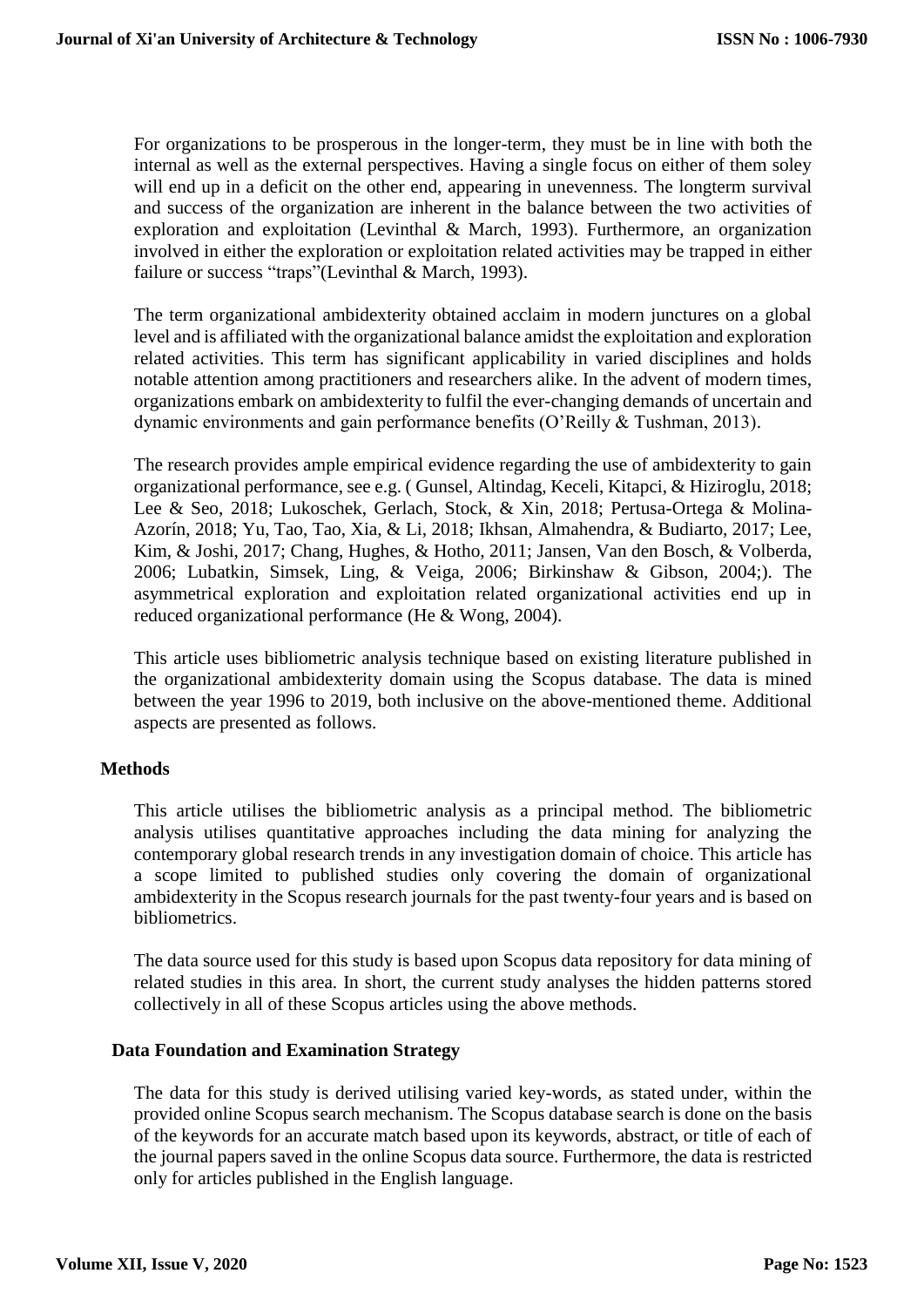The result of the above is an output file provided by the Scopus database, and which can be downloaded and stored on the local computer in the MS Excel format, specifically, as a comma-separated value (CSV) file to be used at a later stage to conduct the analysis with the help of VOS viewer software (version 1.6.12). The chief phrases searched in this article are "ambidextrous organization" or "organizational ambidexterity" as appearing in the keywords, abstract, or the title. The data for this article is mined on January 13, 2020, utilising the advanced search feature of the Scopus database and by employing the subsequent query:

TITLE-ABS-KEY ( "organisational ambidexterity" OR "organizational ambidexterity" OR "ambidextrous organisation" OR "ambidextrous organization" ) AND PUBYEAR < 2020 AND DOCTYPE ( ar ) AND ( LIMIT-TO ( LANGUAGE , "English" ) )

Based on the query presented above, Scopus resulted in 393 journal articles. The output of which can be downloaded in the CSV format using the MS Excel software. This CSV Excel file is presented to the VOS viewer software to analysis and to create the visual, texual, and bibliometric maps. The cleaning of data is done using a 'Thesaurus' file, provided to VOS viewer software. This file is used for labelling and handling of the textual co-occurrences during the process of map creation.

In this paper, for instance, the authors employed the use of 'Thesaurus' file containing the labels for data cleansing. One example of which could be the use of 'competitive advantage' labelled as 'competitiveness'. The complete collection of labels applied in the 'Thesaurus' for data cleansing for the bibliometric analysis presented in this paper are provided in Appendix.

#### **Creation of Bibliometric Maps**

In order for the creation of the bibliometric maps, the information regarding the 393 journal articles from Scopus database, which is downloaded in the shape of a CSV excel file is rendered to the VOS viewer software which will process the citation, bibliographical, and keywords data based on its algorithms. Such algorithms are part of the VOS viewer software, which is developed by the Centre for Science and Technology Studies, Leiden University, Netherlands and this software is an analysis tool, responsible to produce visual and textual bibliometric map (Van Eck & Waltman, 2011; VOSviewer, 2019).

This software produces the linkages and visualizes bibliometric maps between combinations of authors, countries, publications and institutions. The above-mentioned linkages form the basis of the network strength, which implies its strength of the relationship between the two pairs. Moreover, this software provides co-citation examination, citation, co-authorship relationships or the bibliographic coupling. In addition, this software is capable to create text mining, for creation of the visual co-occurrence webs based upon literature key words.

#### **Examination of Co-authorship**

To create a co-authorship analysis map in the VOS viewer software, the software provides three options to choose from as the level of analysis, which is: authors, organizations and countries. For this analysis, the authors selected the country as the level of analysis and provided the location of the thesaurus file. Furthermore, the authors selected a value of 2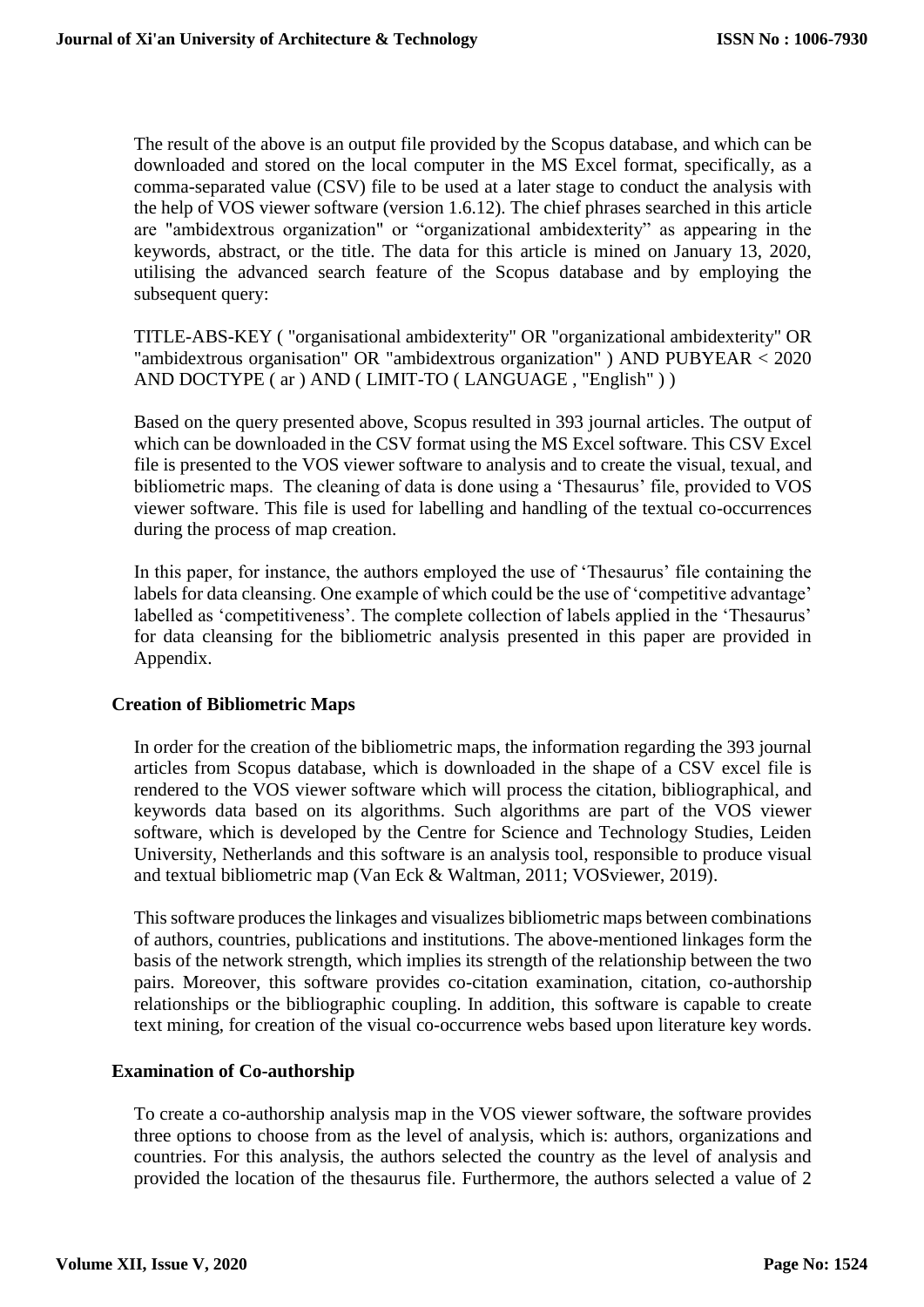for both the minimum number of documents and citations by a country for map rendering. As a result, 43 out of 58 countries fulfil the criteria and are arranged into 9 clusters represented by a different colour. The largest cluster holding 6 countries whereas the smallest cluster accommodating 2 countries only.

#### **Examination of Co-occurrence**

The co-occurrence analysis comprises of 1437 keywords from 393 journal articles. To provide the keywords to the VOSviewer software, the terms containing the identical meaning are identified so that they can be labelled again with the help of the thesaurus file using the VOSviewer software. The complete list of words is listed in Panel-A, refer Appendix, containing the new labels amalgamated as listed in Panel-B via the examination of the literature in the area of Organizational Ambidexterity. Additionally, we applied the threshold limit to 3 using the VOSviewer software, thus producing 130 keywords to pass through from the total 1477 keywords.

The topmost keywords from the above analysis are organizational ambidexterity occurred the highest (275 times), followed by exploration, and exploitation (77 times), innovation (58 times), organizational performance (38 times), organizational learning (29 times), leadership (20 times), knowledge management, top management team, and dynamic capabilities (14 times), competitiveness (13 times). The following sections of this paper exhibit the results, accompanied by discussion.

#### **Results and Discussion**

## **Research Interest, Publication, and Growth**

A sum of 393 journal articles are published in Scopus journals in the past 24 years up until the end of the year 2019, covering the organizational ambidexterity domain. Figure 1. Panel-A presents the subject wise coverage of organizational ambidexterity articles in Scopus. The organizational ambidexterity is a multi-disciplinary domain, which covers articles mostly in the business, management and accounting domains. Besides, it is popular in social sciences, economics, finance, decision sciences, computer sciences, engineering, psychology and many others.

The Panel-B of Figure 1 displays the frequency of organizational ambidexterity papers in Scopus listed journals on a yearly basis between 1996 to 2019. The graph shows a rising trend from 2012 onwards. The last five years witnessed a massive increase in the number of published articles in this field with more than 40 articles on an annual basis. The year 2019 witnessed a massive increase in the number of published articles with 111 papers in a year in Scopus listed journals.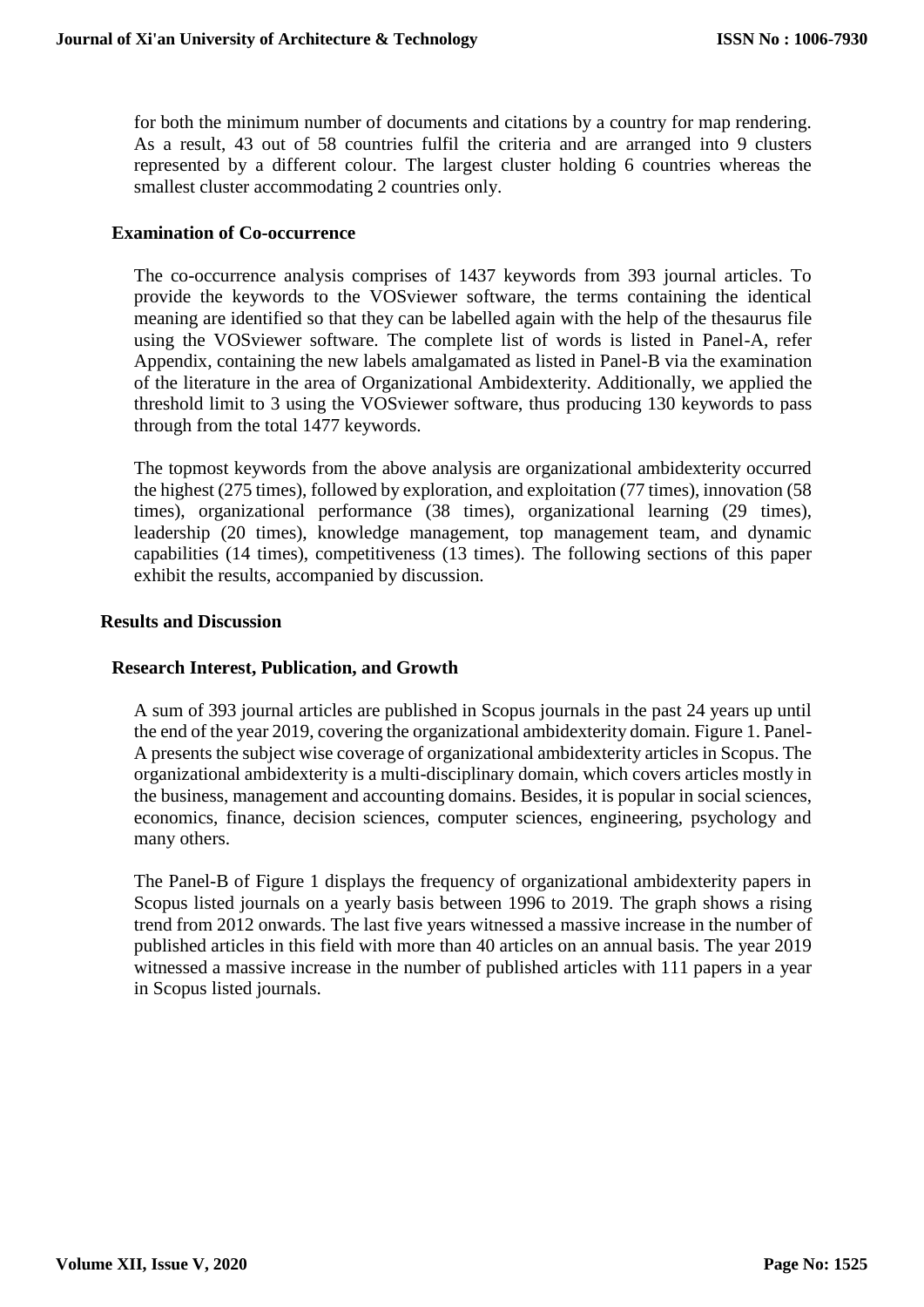



**Figure 1. Panel b: Organizational Ambidexterity- Frequency of Scopus articles**



## **Favourite Journals**

Figure 2. presents the list of the global top 15 journals in the domain of organizational ambidexterity and highlights the total number of publications along with the total number of cites in a graphical format. Based on which, the International Journal of Human Resource Management published 12 articles, followed by Organization Science (11), Technological Forecasting And Social Change (11), Management Decision (10), and Sustainability Switzerland (9) are among the top five journals in terms of the number of articles published in this domain.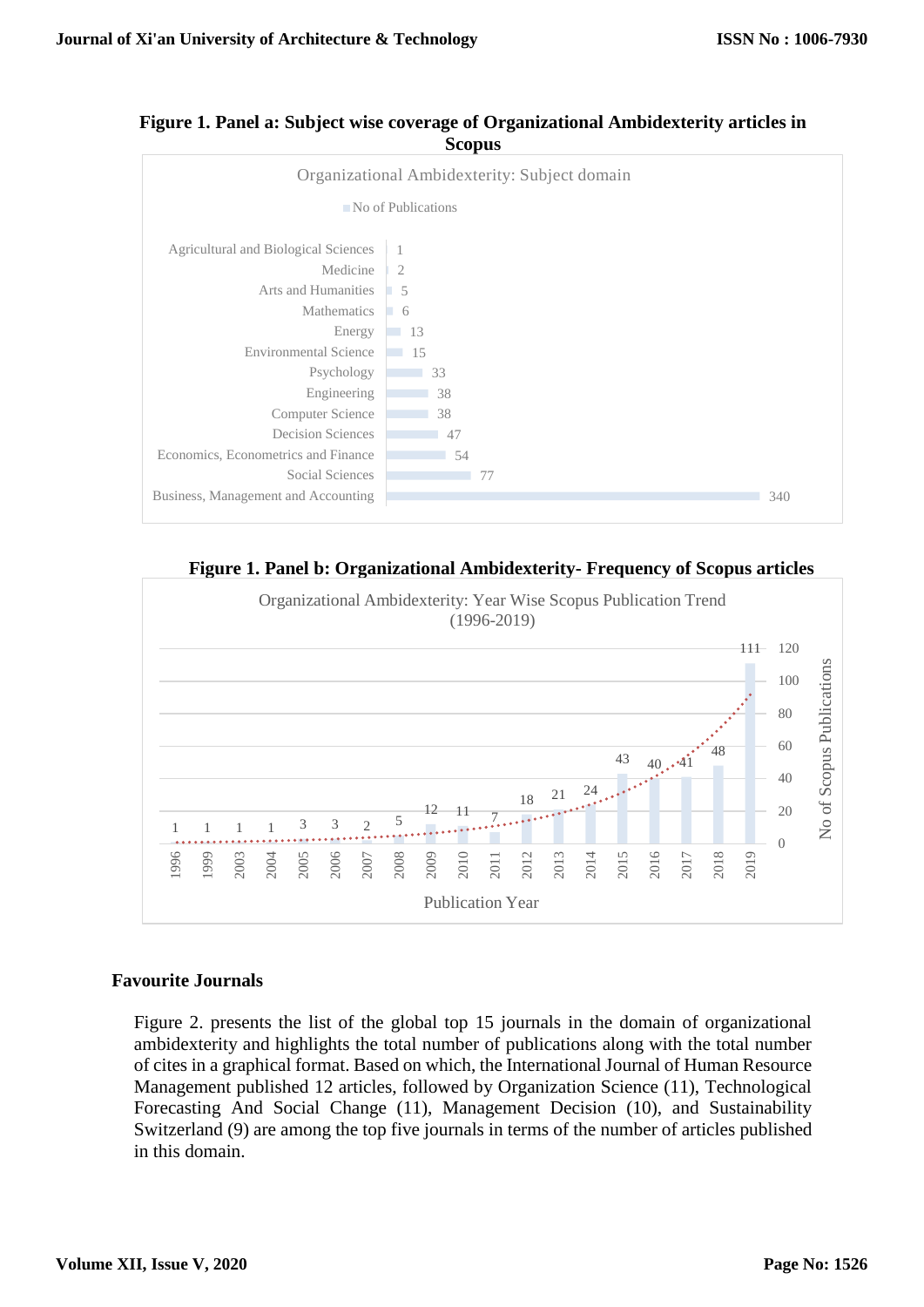In terms of the total number of cites, Organization Science has the highest cites (3324), followed by the Journal of Management Studies (1195), Journal of Production Innovation Management (209), Human Resource Management (204), and Long Range Planning (202) are part of the top five listings respectively.





Table 1. presents the list of topmost articles from the top 15 journals in the organizational ambidexterity domain on a global level based on number of citations and journal cite score respectively and presents related details. Based on Table 1., Raisch, Birkinshaw, Probst, & Tushman (2009) article has the highest number of citations (884) in this list, followed by Simsek (2009) article having 328 citations and is at the second place. In the third and fourth place, Andriopoulos & Lewis (2010) article having 123 citations, followed by Li & Lin (2008) article with 82 article cites respectively.

Upon looking at the journal cite score 2018, which presents the Scopus alternative of the journal impact factor used in the Web of Science listed journals, Journal of Management by Sage publishing is on the top of the list having a Journal Cite Score of 10.96. In the second place International Journal of Production Economics by Elsevier publishers (7.13), whereas Journal of Management Studies by Wiley publishers stand on the third place with a Journal Cite Score of 5.99.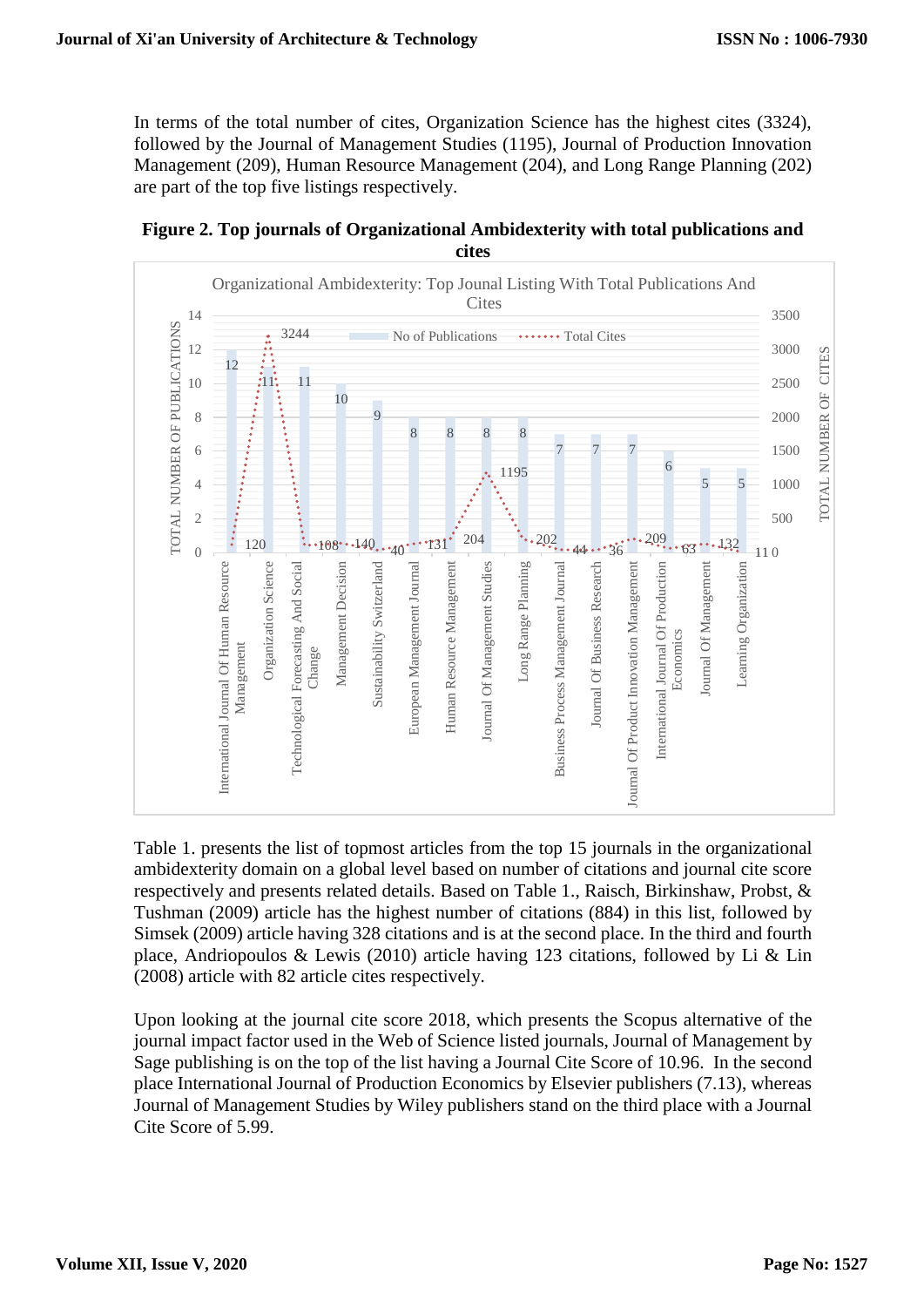| N <sub>o</sub> | Journal                                 | Top cited article                     | Article        | <b>JCS</b> |
|----------------|-----------------------------------------|---------------------------------------|----------------|------------|
|                | (Publisher)                             | (reference)                           | cites          | 2018       |
| $\mathbf{1}$   | International<br>Journal Of             | HRMsupport"<br>"Does<br>(Prieto-      | 26             | 2.71       |
|                | Resource<br>Human                       | Pastor & Martin-Perez, 2015)          |                |            |
|                | Management                              |                                       |                |            |
|                | (Taylor and Francis)                    |                                       |                |            |
| $\overline{2}$ | Organization<br>Science                 | "Organizational Ambidexterity         | 884            | 4.76       |
|                | (Informs)                               | Performance" (Raisch et al., 2009)    |                |            |
| $\overline{3}$ | Technological Forecasting               | "Organizational                       | 55             | 4.32       |
|                | Social<br>Change<br>And                 | ambidexterityplanning" (Bodwell       |                |            |
|                | (Science Direct)                        | & Chermack, 2010)                     |                |            |
| $\overline{4}$ | Decision<br>Management                  | "The natureinnovations" (Li, and      | 82             | 2.74       |
|                | (Emerald)                               | Lin, 2008)                            |                |            |
| 5              | Sustainability Switzerland              | Determinants<br>The                   | 31             | 3.01       |
|                | (MDPI)                                  | Ambidexterity" (Chen, Chang, &        |                |            |
|                |                                         | Lin, 2014)                            |                |            |
| 6              | European<br>Management                  | "Specialized                          | 56             | 3.88       |
|                | Journal                                 | organizationsparadigm" (Ferrary,      |                |            |
|                | (Elsevier)                              | 2011)                                 |                |            |
| $\overline{7}$ | Human<br>Resource                       | Editors'Ambidexterity"<br>"Guest      | 50             | 4.28       |
|                | Management                              | (Junni, Sarala, Tarba, Liu, & Cooper, |                |            |
|                | (Wiley)                                 | 2015)                                 |                |            |
| 8              | Journal<br>Of Management                | "Organizational Ambidexterity         | 328            | 5.99       |
|                | <b>Studies</b>                          | Understanding" (Simsek 2009)          |                |            |
|                | (Wiley)                                 |                                       |                |            |
| 9              | Planning<br>Long<br>Range               | "Managing                             | 123            | 4.42       |
|                | (Elsevier)                              | InnovationCompanies"                  |                |            |
|                |                                         | (Andriopoulos & Lewis, 2010)          |                |            |
| 10             | <b>Business</b><br>Process              | "Ambidextrous                         | 18             | 2.98       |
|                | Management<br>Journal                   | organizationsystems"<br>(Rialti,      |                |            |
|                | (Emerald)                               | Marzi, Silic, & Ciappei, 2018)        |                |            |
| 11             | <b>Business</b><br><b>Of</b><br>Journal | "Organizational"<br>dynamism<br>.     | 19             | 5.32       |
|                | Research                                | configuration" (Ricciardi, Zardini, & |                |            |
|                | (Elsevier)                              | Rossignoli, 2016)                     |                |            |
| 12             | Product<br><b>Of</b><br>Journal         | "Organizational                       | 62             | 5.43       |
|                | Innovation<br>Management                | LearningDevelopment" (Wei, Yi,        |                |            |
|                | (Wiley)                                 | & Guo, 2014)                          |                |            |
| 13             | International<br>Journal<br><b>Of</b>   | "An evolutionaryscience" (Chae,       | 48             | 7.13       |
|                | Production<br>Economics                 | 2012)                                 |                |            |
|                | (Elsevier)                              |                                       |                |            |
| 14             | Journal<br>Management<br>Of             | "Do<br>HumbleOutcomes"<br>(Qu,        | 49             | 10.96      |
|                | (Sage)                                  | Waldman, & Peterson, 2015)            |                |            |
| 15             | Learning<br>Organization                | "Learning                             | $\overline{3}$ | 2.37       |
|                | (Emerald)                               | organizationalperformance"            |                |            |
|                |                                         | (Kerry-Krause & DeSimone, 2019)       |                |            |

**Table 1. Top articles in Organizational Ambidexterity**

JCS2018: Jounal Cite Score 2018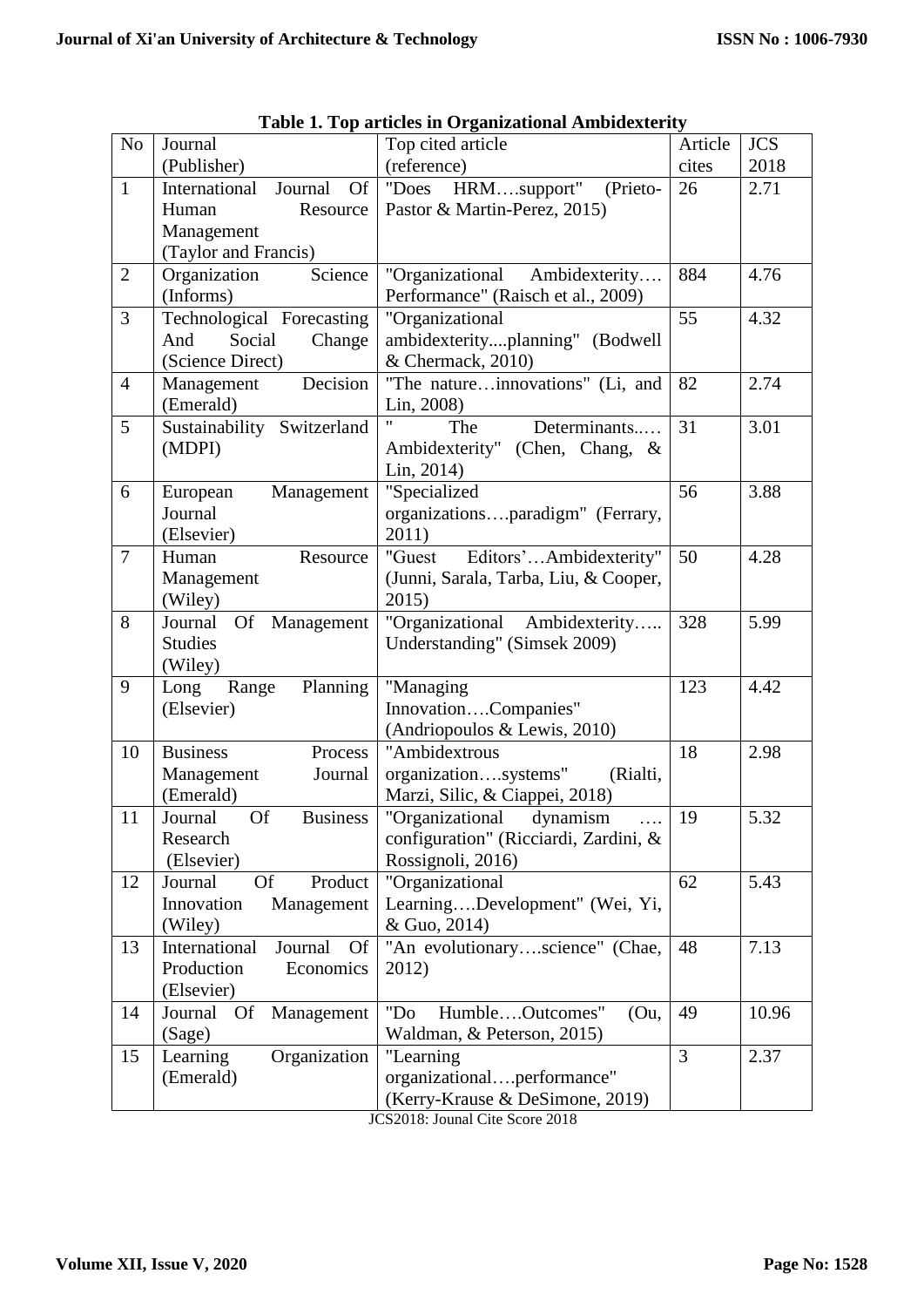#### **Leading Countries, Collaburation, and Institutions**

This segment enlightens in terms of the organizational ambidexterity publication yield of numerous countries and institutions on a global perspective. Figure 3. Panel a. broadly manifests the global organizational ambidexterity research output, and highlights some countries having more output (in a darker colour) compared to the rest (in light colours). Countries belonging from the contents of America, Asia, Australia, and Europe are involved in the aforementioned research domain currently.

Figure 3. Panel b. exhibits the total publications versus single country publications in organizational ambidexterity. Besides, it highlights the network strength capability of each country. In terms of total publications, the United States leads all countries by a total of 92 publications in organizational ambidexterity, followed by the United Kingdom with 62 and China in the third place having 40 publications.

On the other hand, in terms of single country publications, Brazil tops the list by having 75% of publications locally and the rest 25% via collaborations. Spain is in the second position, producing 67.7% publications locally, whereas Taiwan produces 66.7% publications locally and the rest 33.3% through collaborations. It is interesting to observe that Canada and Norway are the two unique countries in the world producing most of its publications (91.7 %), and (90.9 %) respectively through its network collaboration strength rather than indigenously as seen in the rest of the countries. Besides, Italy produces 50% of its organizational ambidexterity research locally and the rest 50% with collaboration with other countries.

Figure 3. Panel c. presents the leading institution of the country for publication in the organizational ambidexterity domain. Based on which, Rotterdam School of Management has the highest number of publications (8) in the Netherlands. Furthermore, three countries have 7 publications each by their topmost universities of the above-mentioned domain, including Warwick Business School from the United Kingdom, University of Turin from Italy, and the University of Valencia and the University of Alicante from Spain respectively. Moreover, the University of Connecticut has 6 publications in the organizational ambidexterity domain, which is highest in the United States, which tops the list of the number of organizational ambidexterity articles (92) on a country level.



#### **Figure 3. Panel a: Most productive countries in publication**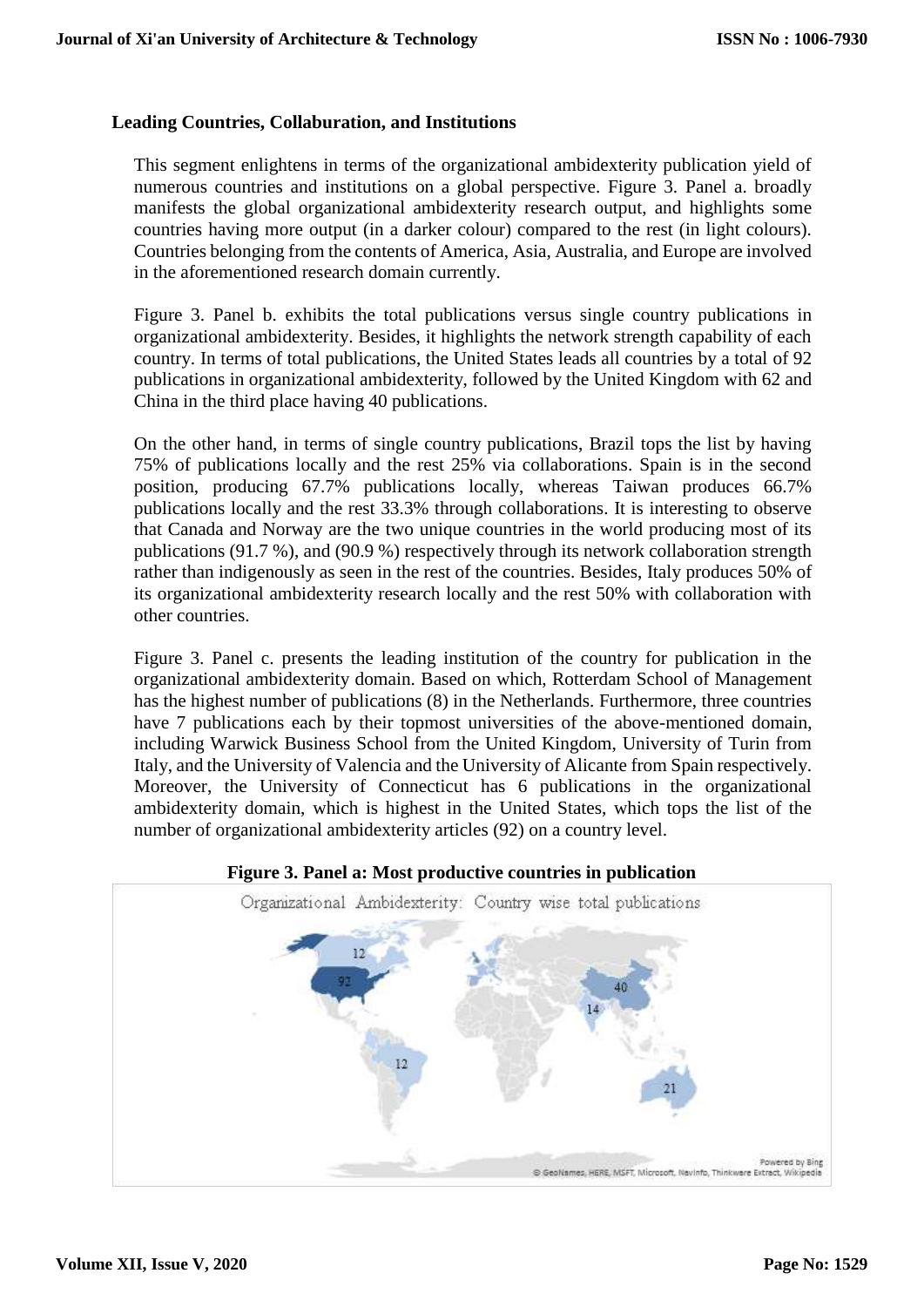#### **Figure 3. Panel b: Organizational Ambidexterity publication country and network strength**

Organizational Ambidexterity: Total publications versus single country publications



AXIS TITLE

#### **Figure 3. Panel c: Organizational Ambidexterity - country wise most productive institution**

| Rank - Country     | Most productive Institution                        | Total          |  |
|--------------------|----------------------------------------------------|----------------|--|
|                    |                                                    | Publication    |  |
| 1 - United States  | University of Connecticut                          | 6              |  |
| 2 - United Kingdom | <b>Warwick Business School</b>                     | 7              |  |
| 3 - China          | Xi'an Jiaotong University                          | $\overline{4}$ |  |
| 4 - Spain          | University of Valencia, and University of Alicante | 7,7            |  |
| 5 - Italy          | University of Turin                                | 7              |  |
| 6 - Australia      | University of Newcastle, and RMIT University       | 3,3            |  |
| 7 - Germany        | University of Siegen, University of Göttingen      | 2,2            |  |
| 8 - France         | <b>KEDGE Business School</b>                       | $\overline{2}$ |  |
| 9 - Netherlands    | Rotterdam School of Management                     | 8              |  |
| 10 - Sweden        | Lulea University of Technology                     | $\overline{4}$ |  |
| 11 - South Korea   | Hongik University, and Sogang University           | 2,2            |  |
| 12 - Taiwan        | National Dong Hwa University                       | $\overline{4}$ |  |
| $13$ - India       | <b>IIM Lucknow</b>                                 | 3              |  |
| 14 - Brazil        | Federal University of Parana                       | 3              |  |
| 15 - Canada        | Wilfrid Laurier University                         | 3              |  |
| 16 - Switzerland   | University of Geneva                               | $\overline{4}$ |  |
| 17 - Norway        | Norwegian School of Management                     | $\overline{4}$ |  |
| 18 - Austria       | Johannes Kepler University                         | 5              |  |
| 19 - Colombia      | University del Norte                               | $\overline{2}$ |  |
| 20 - Denmark       | <b>Copenhagen Business School</b>                  | $\overline{2}$ |  |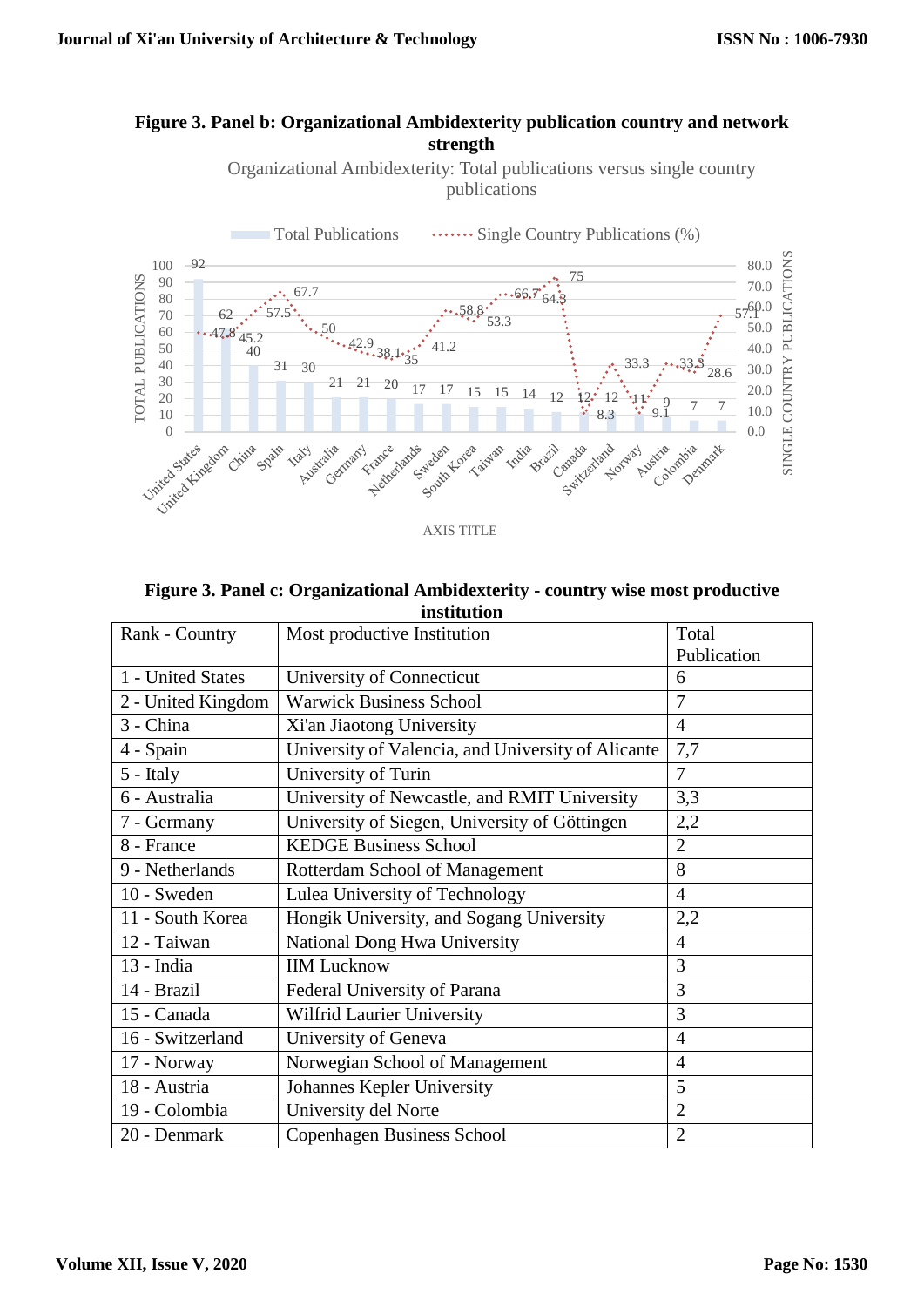#### **Distinguished Authors**

The notable and famous authors in the domain of organizational ambidexterity are tabulated in Table 2, which is chiefly dominated by authors from the European, Asian, and American countries. According to which, the top authors can be from multiple perspectives, such as the number of published papers, or the number of cites, or the h-index. Upon examining the top three slots based on the number of documents produced, J.J.P. Jansen from the Netherlands emerges as the top author in organizational ambidexterity with 7 publications, followed by M.L. Tushman from the United States (6 publications), B. Marco-Lajara, and M. Ubeda-Garcia both from Spain having 6 publications each, and H.W. Volberda from the Netherlands with 6 publications.

|                |                                          | Documents,       | Cites,              |                            |               |
|----------------|------------------------------------------|------------------|---------------------|----------------------------|---------------|
|                | Author                                   | (First           | $(h-$               |                            |               |
| N <sub>o</sub> | (Scopus ID)                              | published)       | index)              | Present affiliation        | Country       |
|                | J.J.P.<br>Jansen,                        | 7,               | 2113,               | Erasmus University         |               |
| $\mathbf{1}$   | (12244592100)                            | (2006a)          | (18)                | Rotterdam                  | Netherlands   |
|                | H.W.<br>Volberda,                        | 6.               | 2139,               | University<br>of           |               |
| $\overline{2}$ | (6701307964)                             | (2006c)          | (43)                | Amsterdam                  | Netherlands   |
|                | M.L.<br>Tushman,                         | 6,               | $\overline{3716}$ , | <b>Business</b><br>Harvard | United        |
| 3              | (6602681606)                             | (1996a)          | (40)                | School, Boston             | <b>States</b> |
|                | Marco-Lajara, B.                         | 6,               | 42,                 | University<br>of           |               |
| $\overline{4}$ | (55496694500)                            | (2016c)          | (11)                | Alicante                   | Spain         |
|                | Úbeda-García, M.                         | 6.               | 42,                 | of<br>University           |               |
| 5              | (55578413500)                            | (2016b)          | (11)                | Alicante                   | Spain         |
|                | Claver-Cortés, E.                        | 5,               | 30,                 | University<br>of           |               |
| 6              | (14048052100)                            | (2016b)          | (25)                | Alicante                   | Spain         |
|                | $\overline{\mathbf{J}}$ .<br>Birkinshaw, | $\overline{4}$ , | 3032,               | <b>Business</b><br>London  | United        |
| $\tau$         | (7003272873)                             | (2004b)          | (49)                | School, London             | Kingdom       |
|                | O'Reilly,<br>C.A.                        | $\overline{4}$ . | 2782,               | Stanford University,       | United        |
| 8              | (7005911757)                             | (1996b)          | (41)                | Palo Alto                  | <b>States</b> |
|                | $\overline{Z}$ .<br>Simsek,              | $\overline{4}$ . | 767,                | Clemson University,        | United        |
| 9              | (6603090088)                             | (2009a)          | (25)                | Clemson                    | <b>States</b> |
|                | A.<br>Nosella,                           | $\overline{4}$ , | 127,                | Università<br>degli        |               |
| 10             | (8296511700)                             | (2012c)          | (15)                | Studi di Padova            | Italy         |
|                | CR.<br>Li,                               | $\overline{4,}$  | 123,                | Jilin University,          |               |
| 11             | (24503574100)                            | (2008a)          | (11)                | Changchun                  | China         |
|                |                                          |                  |                     | Taiwan<br>National         |               |
|                |                                          |                  |                     | University<br>of           |               |
|                | Y.Y.<br>Chang,                           | 4,               | 61,                 | Science<br>and             |               |
| 12             | (56029090200)                            | (2015a)          | (11)                | Technology                 | Taiwan        |
|                | N.<br>Fu,                                | $\overline{4}$ . | 45,                 | <b>Business</b><br>Trinity | United        |
| 13             | (55248932300)                            | (2015a)          | (10)                | School, Dublin             | Kingdom       |
|                | Smith,<br>S.M.                           | $\overline{4}$ , | 41,                 | University<br>of           | United        |
| 14             | (56069453200)                            | (2015c)          | (5)                 | Winchester                 | Kingdom       |
|                | $\overline{P}$ .<br>Stokes,              | $\mathcal{A},$   | 39,                 | Montfort<br>De             | United        |
| 15             | (8151664500)                             | (2015a)          | (10)                | University, Leicester      | Kingdom       |

|  |  |  | Table 2: Top published authors - Organizational Ambidexterity |
|--|--|--|---------------------------------------------------------------|
|--|--|--|---------------------------------------------------------------|

a=Primary author, b=Co-author, c=Last author.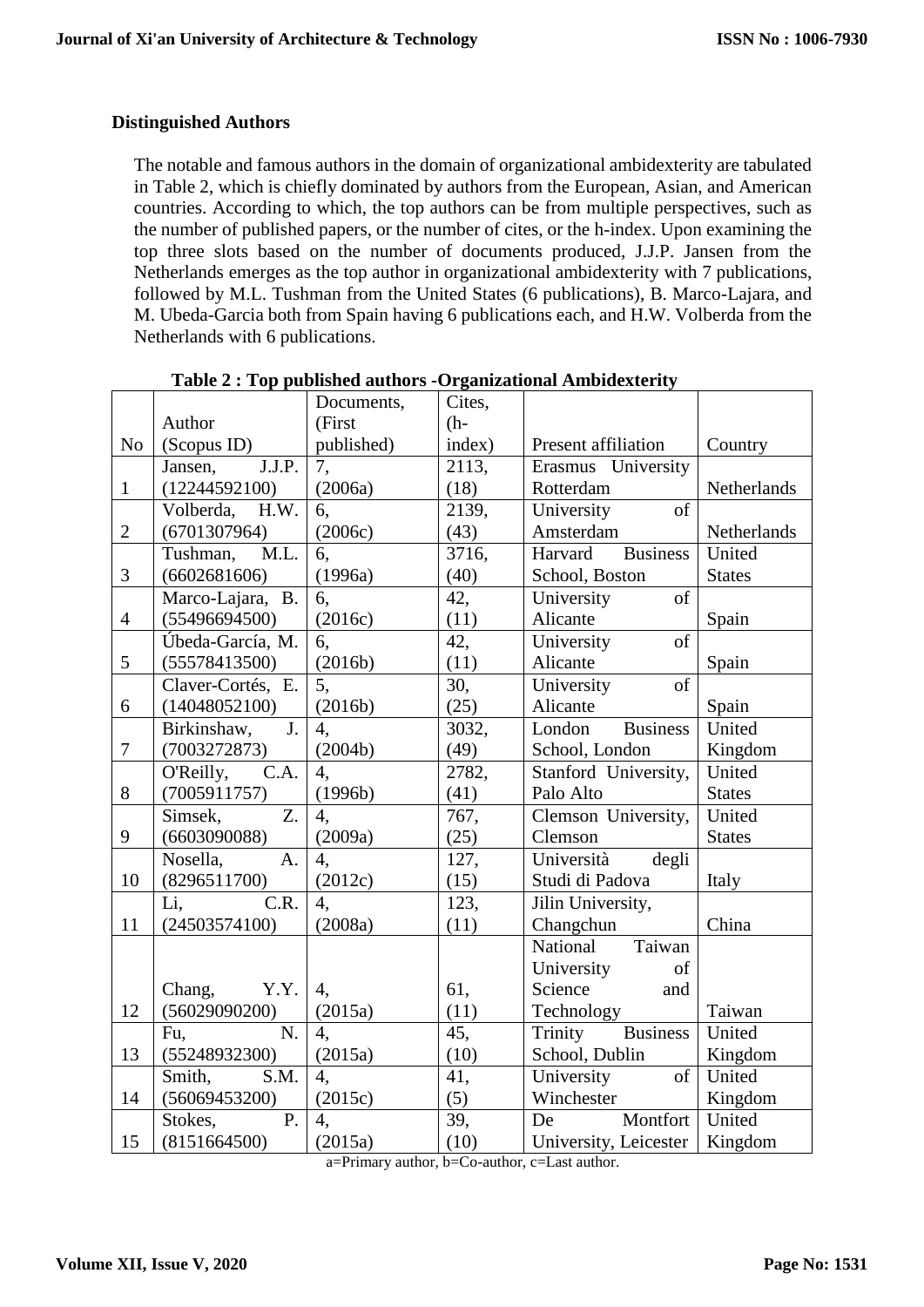Upon looking at the number of cites, the top three positions in organizational ambidexterity belong to M.L. Tushman from the United States (3716 citations), J. Birkinshaw from the United Kingdom (3032 cites), and C.A. O'Reilly from the United States with 2782 cites respectively. Finally, examining the authors h-index, which indicates the productiveness and influentialness of the researcher, the top three authors according to Table 2 are, J.Birkinshaw from the United Kingdom having an h-index of 49, followed by H.W. Volberda of the Netherlands having an h-index of 43, and on the third position in the list is C.A. O'Reilly of the United States with an h-index of 41 respectively.

Overall, it is interesting to observe that the top 15 authors list is dominated mostly by the authors from the European countries such as the United Kingdom (4 authors), Spain (3 authors), Netherlands (2 authors), Italy (1 author) and the rest by the United States (3 authors), China (1 author), and Taiwan (1 author) respectively as listed in Table 2.

#### **Keywords by Authors**

The current bibliometric map of co-occurrence of author keywords employs a total of 1031 keywords, out of which 1002 (97.2%) were used for once, 148 keywords (14.4%) are used twice, 60 keywords (5.8%) for thrice, 39 (3.8%) for four times. Subsequently, the relabelling of related keywords was conducted utilising the thesaurus repository presented to the VOS viewer software, thus yielding in 24 final keywords as manifested in Figure 4.

#### **Concept and Terms**

The current section outlines the outcomes of the author keywords provided in the previous section. The results, based on Figure 4, reveal that organizational ambidexterity is the most regularly practised keyword having a total of 267 occurrences and with a total of 310 connections to different keywords. Furthermore, the keywords of exploration and exploitation are the generally associated keywords having 71 and 69 occurrences each, including a total of 175 and 171 links to different keywords individually.

Figure 4. reveals a sum of twenty-four items separated into seven groups known as a cluster in the VOS viewer software, and is available in its items tab. The primary group is the largest possessing six pieces such as organizational ambidexterity (267 occurrences), the top management team (13 occurrences), SMEs (11 occurrences), environmental dynamism (7 occurrences), social capital (6 occurrences), resilience (5 occurrences). The following cluster contains five items such as organizational learning (25 occurrences), dynamic capabilities (11 occurrences), competitiveness ( 10 occurrences), case study (9 occurrences), and culture (5 occurrences).

The third group is composed of items like innovation (38 occurrences), organizational performance (30 occurrences), contextual ambidexterity (8 occurrences), knowledge management (7 occurrences), and market orientation (7 occurrences). In the fourth group, only three items are present namely exploration (71 occurrences), exploitation (69 occurrences), and paradox (7 occurrences). The fifth cluster also contains three items like leadership (15 occurrences), strategy (9 occurrences), and organizational change (5 occurrences). The sixth and seventh cluster have one item each, which is open innovation (5 occurrences) and quality management (5 occurrences) respectively.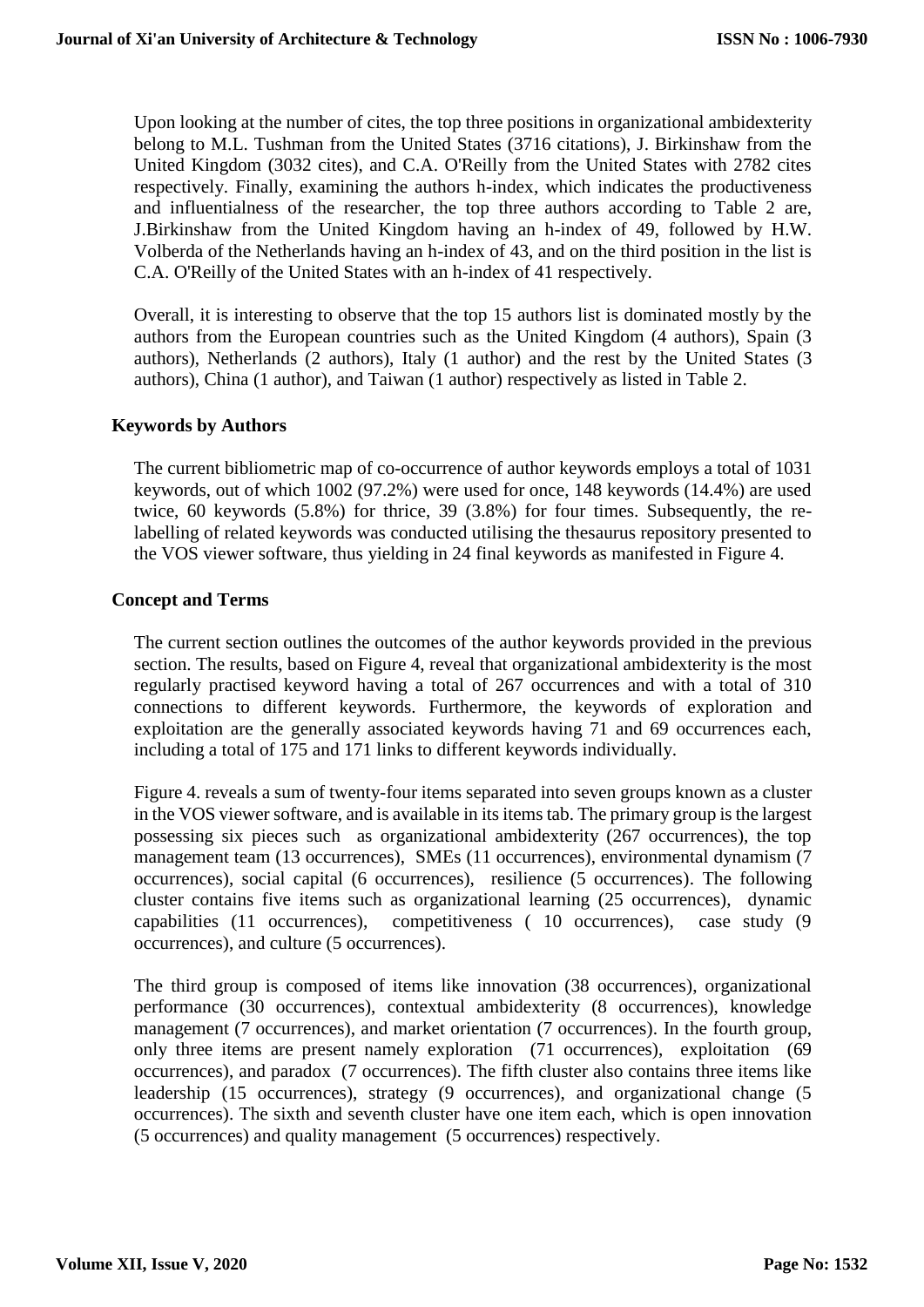

# **Figure.4. Author keywords co-occourance bibliometric map in VOSviewer software based on overlay visualization**

To summarize the facets presented in Figure 4., we present the top five items on the basis of occurrence and link strength. The top items in terms of occurrences are organizational ambidexterity (267 occurrences), exploration (71 occurrences), exploitation (69 occurrences), innovation (38 occurrences), and organizational performance (30 occurences). On the basis of the link strength, organizational ambidexterity has the highest number of links to other items (310 links), followed by exploration (175 links), exploitation (171 links), innovation (75 links), and organizational performance having a total of 48 links to other items respectively.

# **Major Types and Themes**

Organizational ambidexterity, as per Table 4, has emerged as an essential ability to master the need to balance both the short and long term goals of the organization in dynamic environments (6 links, 7 occurrences). It has emerged as an equally improtant dynamic capability (11 links, 11 occurrences) for both large as well as small and medium-sized organizations (9 links, 11 occurrences) in the current scenario. Based on Figure 4., organizational ambidexterity is mostly associated with the exploration and exploitation done by the organization.

Exploration involves newness, whereas exploitation deals with the sameness in terms of processes, markets, products and services, skill sets, resources, and tools. Organizational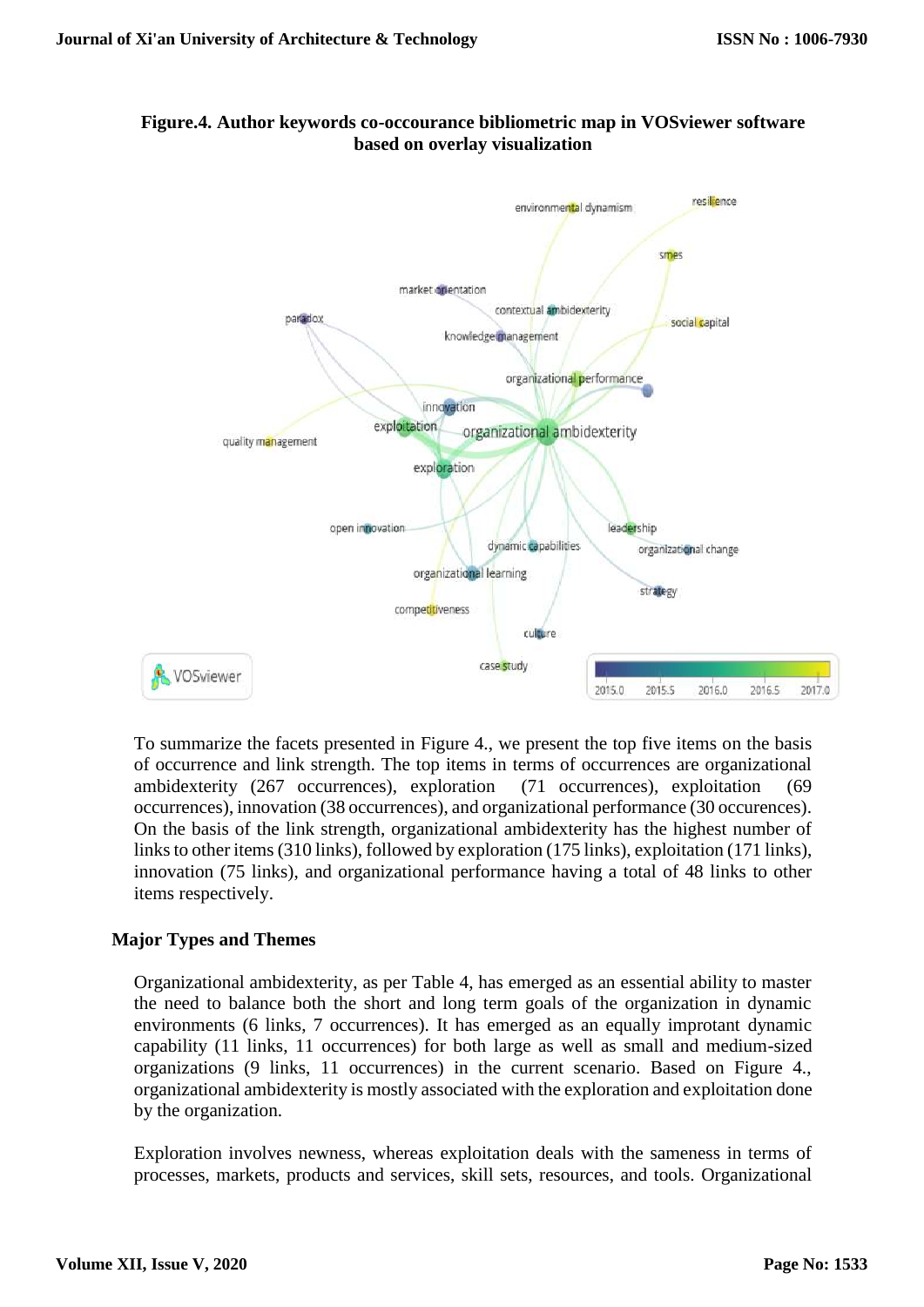ambidexterity, according to Figure 4., deals mostly with organizational learning (11 links, 25 occurrences), innovation (16 links, 38 occurrences), and results in organizational performance (14 links, 30 occurrences).

It is also linked with leadership (10 links, 15 occurrences) and top management teams (9 links, 13 occurrences) who are instrumental in designing the right strategy (6 links, 9 occurrences), for competitiveness (6 links, 10 occurrences), and build appropriate cultures (7 links, 5 occurrences) to achieve organizational ambidexterity (23 links, 267 occurrences), known as the contextual ambidexterity (6 links, 8 occurrences).

There are other ways to achieve organizational ambidexterity, such as through structure segregation, in which the organization is divided into two separate structures, each having a separate set of resources and are responsible for the desired yield like exploration or exploitation oriented outcomes. This kind of solution works well with large organizations with ample resources mostly and might be difficult for small and medium-sized enterprises (SMEs)(9 links, 11 occurrences).

For SMEs, contextual ambidexterity (6 links, 8 occurrences) works well, which provides a balance among exploration (19 links, 71 occurrences) and exploitation (19 links, 69 occurrences) related needs of the organization. Such balance is achieved via a carefully designed environmental context where employee behaviours are managed via carefully designed systems and processes by the top management (9 links, 13 occurrences) or the leadership (10 links, 15 occurrences).

Leadership is also instrumental in quality management (4 links, 5 occurrences) to handle such paradox (4 links, 7 occurrences) of exploration and exploitation associated with organizational ambidexterity. The organizational ambidexterity can be linked with the market orientation (6 links, 7 occurrences), resilience (2 links, 5 occurrences), and social capital (4 links, 6 occurrences) of the organization.

Having said that, extant empirical studies amply discuss the large organizational studies and have less attention towards the SMEs, which are a major contributor in any national and local economy. More attention and empirical research are needed for SMEs, especially how they manage organizational ambidexterity. Furthermore, there is current research inclination, commencing 2017 onwards, towards the organizational ambidexterity antecedents and outcomes such as the environmental dynamism (7 occurrences, 6 links), resilience (5 occurrences, 2 links), social capital (6 occurrences, 4 links), competitiveness (10 occurrences, 6 links), and quality management (5 occurrences, 4 links). There is a gap in empirical studies in such areas, which needs to be filled in future, especially concerning SMEs.

#### **Current Limitations**

This research has various deficiencies which can be addressed in future studies. First and the most important one could be the combination and incorporation of additional data reservoirs to include articles on the organizational ambidexterity field, such as the Web of Science database for overall coverage. Such wide coverage may support more comprehensive coverage and insights for the organizational ambidexterity realm. Secondly, this will help in compare and contrast available gaps in those databases for a possible extension for prospective studies.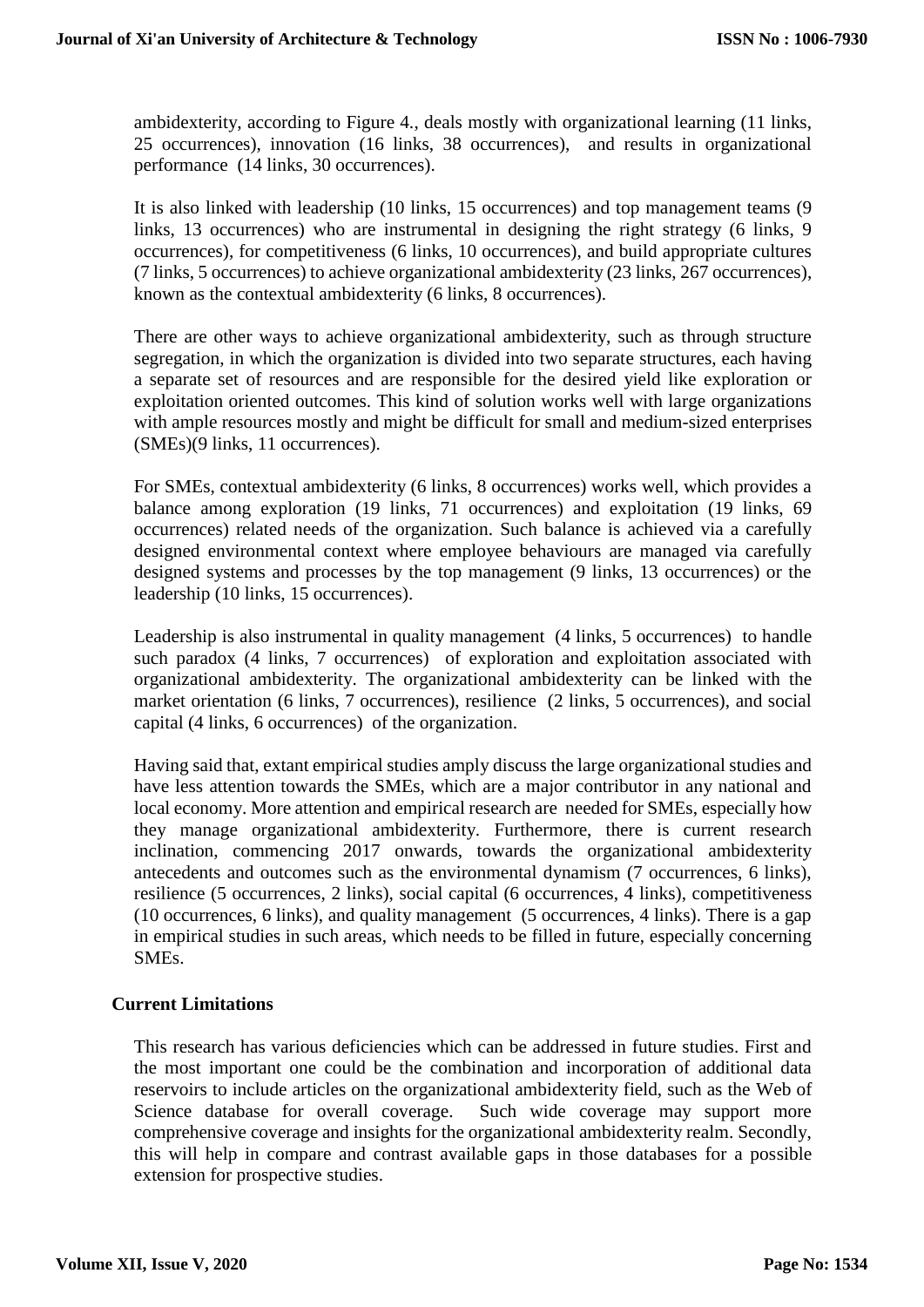#### **Conclusion**

This bibliometric review gives a summary of organizational ambidexterity studies from 393 journal articles published in the Scopus database from the year 1996-2019. This examination presents an upward momentum from 2012 onwards. This study highlights the United States, the United Kingdom, and China are the top three countries in terms of organizational ambidexterity publications. Rotterdam School of Management from the Netherlands emerges as the global leading institution in the organizational ambidexterity domain in terms of the number of publications. In single country publication, Brazil tops the list, followed by Spain and Taiwan. Canada and Norway are top countries who conducted most of their organizational ambidexterity research through collaboration. Countries who lag behind in organizational ambidexterity can collaborate with such countries in future. The top positions in terms of the number of cites in organizational ambidexterity belong to M.L. Tushman from the United States, J. Birkinshaw from the United Kingdom, and C.A. O'Reilly from the United States. On the basis of the number of documents produced, J.J.P. Jansen from the Netherlands emerges as the top author in organizational ambidexterity. There is a gap in empirical studies in such areas, which needs to be filled in future, especially concerning SMEs.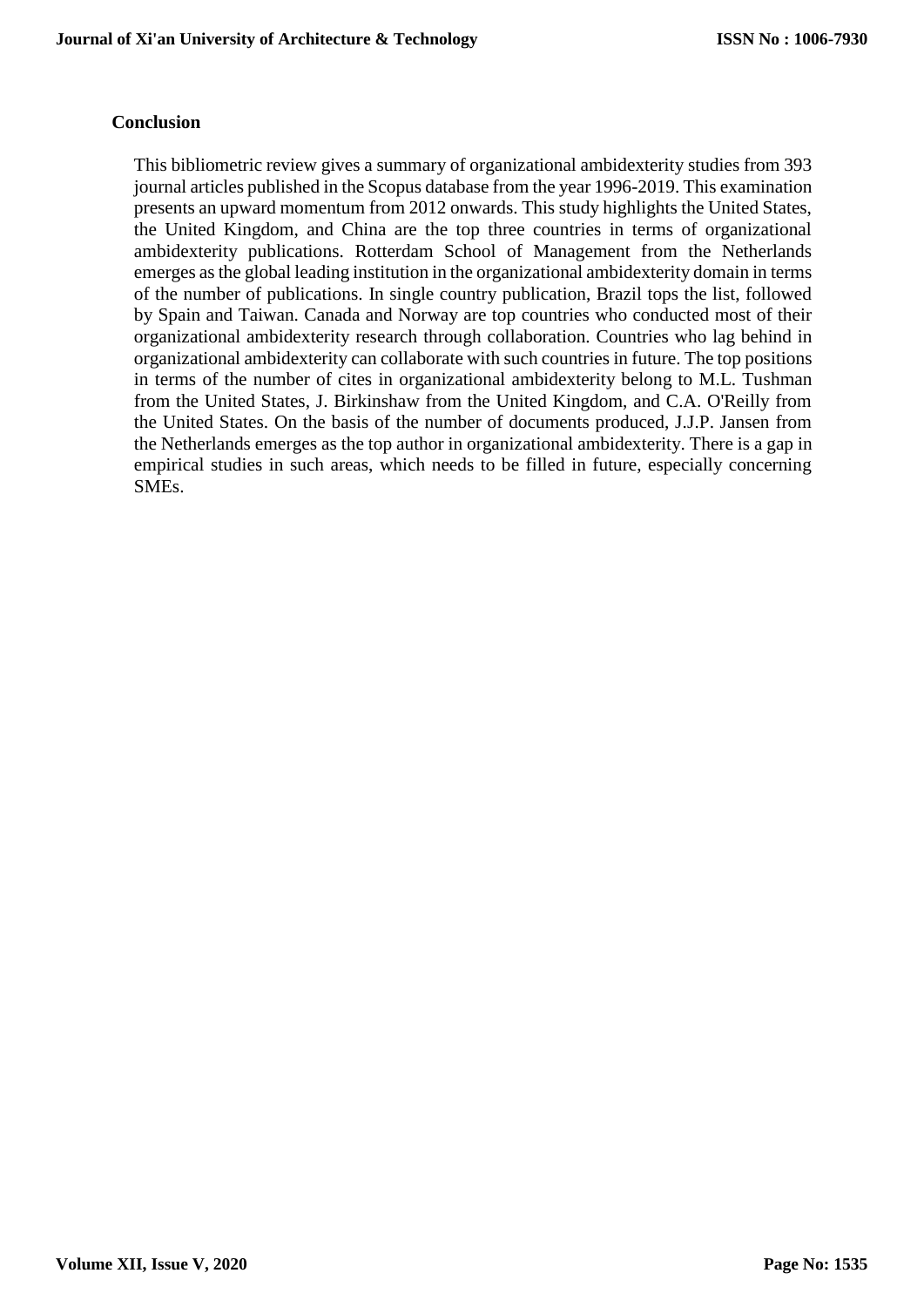## **References**

- Andriopoulos, C., & Lewis, M. W. (2010). Managing Innovation Paradoxes: Ambidexterity Lessons from Leading Product Design Companies. *Long Range Planning*, *43*(1), 104– 122. https://doi.org/10.1016/j.lrp.2009.08.003
- Birkinshaw, J., & Gibson, C. (2004). Building ambidexterity into an organization. *MIT Sloan Management Review*, *45*(4), 47–55. https://doi.org/10.1038/067462b0
- Bodwell, W., & Chermack, T. J. (2010). Organizational ambidexterity: Integrating deliberate and emergent strategy with scenario planning. *Technological Forecasting and Social Change*, *77*(2), 193–202. https://doi.org/10.1016/j.techfore.2009.07.004
- Chae, B. K. (2012). An evolutionary framework for service innovation: Insights of complexity theory for service science. *International Journal of Production Economics*, *135*(2), 813–822.
- Chang, Y. Y., Hughes, M., & Hotho, S. (2011). Internal and external antecedents of SMEs' innovation ambidexterity outcomes. *Management Decision*, *49*(10), 1658–1676. https://doi.org/10.1108/00251741111183816
- Chen, Chang, C. H., & Lin, Y. H. (2014). The determinants of green radical and incremental innovation performance: Green shared vision, green absorptive capacity, and green organizational ambidexterity. *Sustainability (Switzerland)*, *6*(11), 7787–7806. https://doi.org/10.3390/su6117787
- Ferrary, M. (2011). Specialized organizations and ambidextrous clusters in the open innovation paradigm. *European Management Journal*, *29*(3), 181–192.
- Gunsel, A., Altindag, E., Keceli, S. K., Kitapci, H., & Hiziroglu, M. (2018). Antecedents and consequences of organizational ambidexterity: the moderating role of networking. *Kybernetes*, *47*(1), 186–207. https://doi.org/10.1108/K-02-2017-0057
- He, Z.-L., & Wong, P.-K. (2004). Exploration vs. Exploitation: An Empirical Test of the Ambidexterity Hypothesis. *Organization Science*, *15*(4), 481–494. https://doi.org/10.1287/orsc.1040.0078
- Ikhsan, K., Almahendra, R., & Budiarto, T. (2017). Contextual Ambidexterity in SMEs in Indonesia: A study on how it mediates organizational culture and firm performance and how market dynamism influences its role on firm performance. *International Journal of Business and Society*, *18*(2, SI), 369–390.
- Jansen, J. J., Van den Bosch, F. J., & Volberda, H. W. (2006). Exploratory Innovation, Exploitative Innovation, and Performance: Effects of Organizational Antecedents and Environmental Moderators. *Management Science*, *52*(11), 1661–1674. https://doi.org/10.1287/mnsc.1060.0576
- Junni, P., Sarala, R. M., Tarba, S. Y., Liu, Y., & Cooper, C. L. (2015). Guest Editors' Introduction: The Role of Human Resources and Organizational Factors in Ambidexterity. *Human Resource Management*, *54*, s1–s28. https://doi.org/10.1002/hrm.21772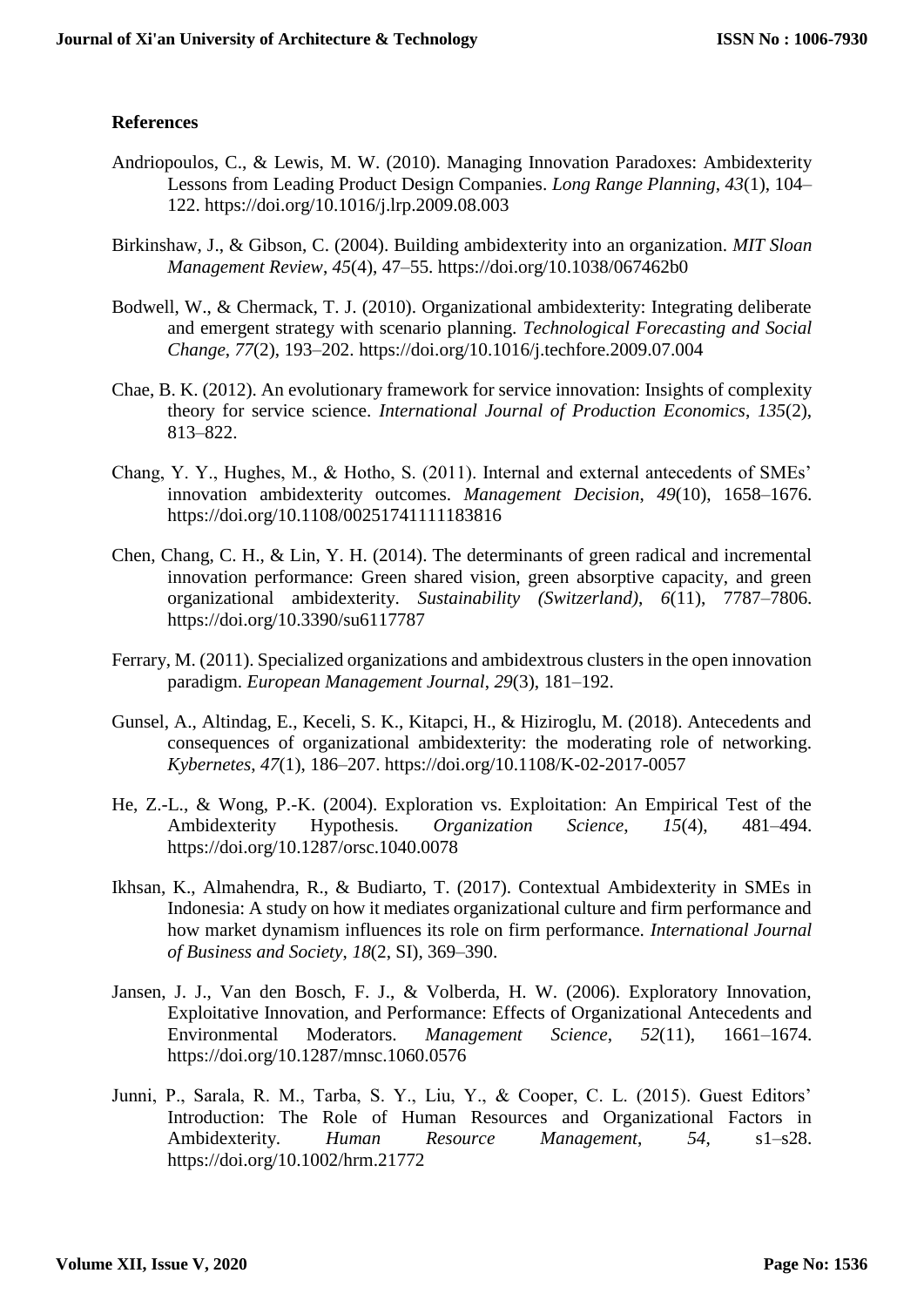- Kerry-Krause, M. J., & DeSimone, J. (2019). Learning organizational ambidexterity: a jointvariance synthesis of exploration-exploitation modes on performance. *The Learning Organization.*
- Lavie, D., Stettner, U., & Tushman, M. L. (2010). Exploration and exploitation within and across organizations. *Academy of Management Annals*, *4*(1), 109–155. https://doi.org/10.1080/19416521003691287
- Lee, Kim, Y., & Joshi, K. (2017). Organizational memory and new product development performance: Investigating the role of organizational ambidexterity. *Technological Forecasting and Social Change*, *120*, 117–129. https://doi.org/10.1016/j.techfore.2016.12.016
- Lee, & Seo, Y. (2018). Strategies for sustainable business development: Utilizing consulting and innovation activities. *Sustainability (Switzerland)*, *10*(11), 1–19. https://doi.org/10.3390/su10114122
- Levinthal, D. A., & March, J. G. (1993). The myopia of learning. *Strategic Management Journal*, *14*(2 S), 95–112. https://doi.org/10.1002/smj.4250141009
- Li, C. R., & Lin, C. J. (2008). The nature of market orientation and the ambidexterity of innovations. *Management Decision*, *46*(7), 1002–1026. https://doi.org/10.1108/00251740810890186
- Lubatkin, M. H., Simsek, Z., Ling, Y., & Veiga, J. F. (2006). Ambidexterity and performance in small-to medium-sized firms: The pivotal role of top management team behavioral integration. *Journal of Management*, *32*(5), 646–672. https://doi.org/10.1177/0149206306290712
- Lukoschek, C. S., Gerlach, G., Stock, R. M., & Xin, K. (2018). Leading to sustainable organizational unit performance: Antecedents and outcomes of executives' dual innovation leadership. *Journal of Business Research*, *91*(December 2017), 266–276. https://doi.org/10.1016/j.jbusres.2018.07.003
- Ou, A. Y., Waldman, D. A., & Peterson, S. J. (2015). Do Humble CEOs Matter? An Examination of CEO Humility and Firm Outcomes. *Journal of Management*, *44*(3), 1147–1173. https://doi.org/10.1177/0149206315604187
- Pertusa-Ortega, E. M., & Molina-Azorín, J. F. (2018). A joint analysis of determinants and performance consequences of ambidexterity. *BRQ Business Research Quarterly*, *21*(2), 84–98. https://doi.org/10.1016/j.brq.2018.03.001
- Prieto-Pastor, I., & Martin-Perez, V. (2015). Does HRM generate ambidextrous employees for ambidextrous learning? The moderating role of management support. *International Journal of Human Resource Management*, *26*(5), 589–615. https://doi.org/10.1080/09585192.2014.938682
- Raisch, S., Birkinshaw, J., Probst, G., & Tushman, M. L. (2009). Organizational Ambidexterity: Balancing Exploitation and Exploration for Sustained Performance. *Organization Science*, *20*(4), 685–695. https://doi.org/10.1287/orsc.1090.0428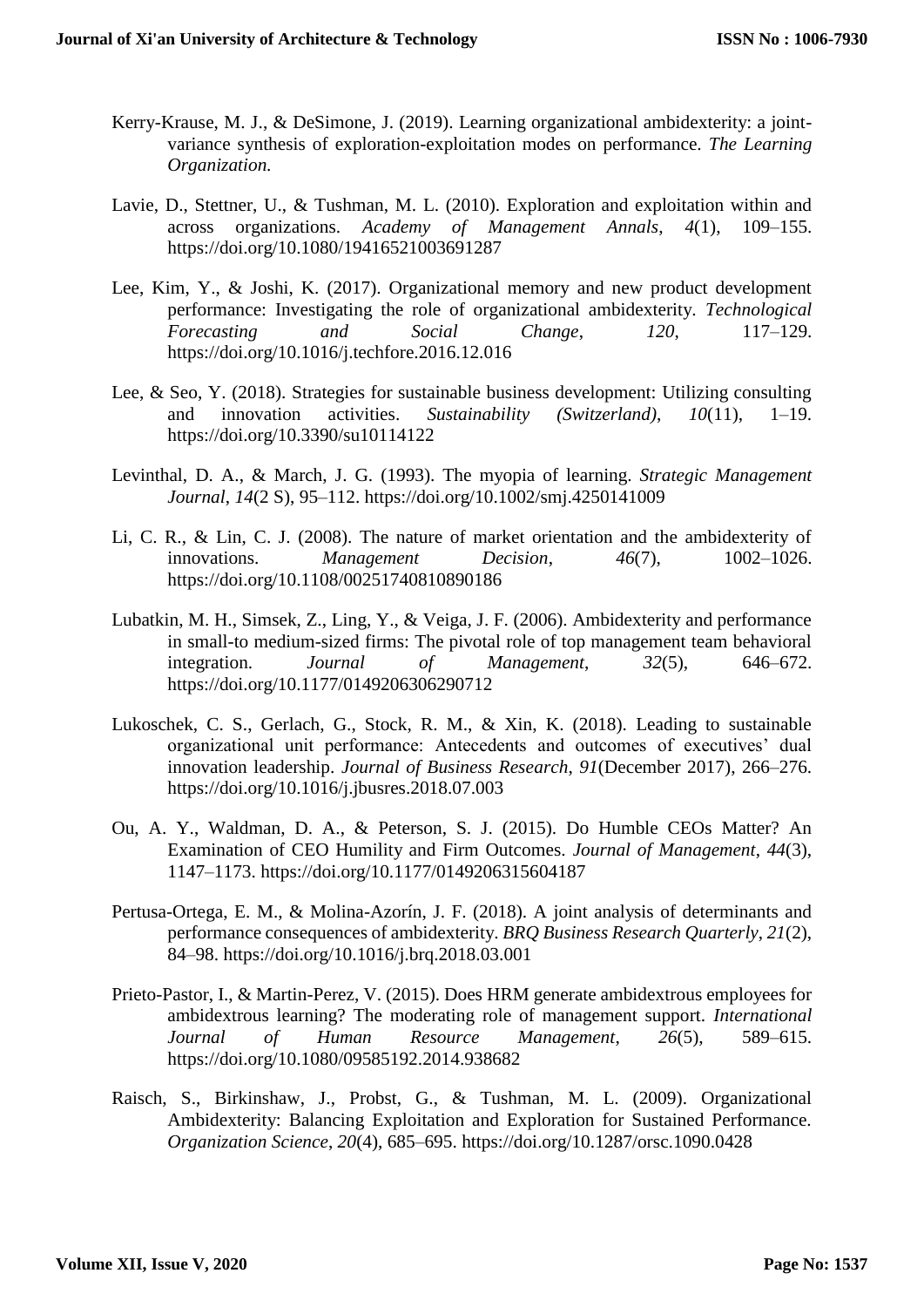- Rialti, R., Marzi, G., Silic, M., & Ciappei, C. (2018). Ambidextrous organization and agility in big data era: The role of business process management systems. *Business Process Management Journal*, *24*(5), 1091–1109. https://doi.org/10.1108/BPMJ-07-2017-0210
- Ricciardi, F., Zardini, A., & Rossignoli, C. (2016). Organizational dynamism and adaptive business model innovation: The triple paradox configuration. *Journal of Business Research*, *69*(11), 5487–5493.
- Simsek, Z. (2009). Organizational ambidexterity: Towards a multilevel understanding. *Journal of Management Studies*, *46*(4), 597–624. https://doi.org/10.1111/j.1467- 6486.2009.00828.x
- Van Eck, N. J., & Waltman, L. (2011). *Text mining and visualization using VOSviewer*. Retrieved from https://arxiv.org/ftp/arxiv/papers/1109/1109.2058.pdf
- VOSviewer. (2019). VOSviewer website. Retrieved October 2, 2019, from https://www.vosviewer.com/
- Wei, Z., Yi, Y., & Guo, H. (2014). Organizational learning ambidexterity, strategic flexibility, and new product development. *Journal of Product Innovation Management*, *31*(4), 832–847. https://doi.org/10.1111/jpim.12126
- Yu, Tao, Y., Tao, X., Xia, F., & Li, Y. (2018). Managing uncertainty in emerging economies: The interaction effects between causation and effectuation on firm performance. *Technological Forecasting and Social Change*, *135*(February), 121–131. https://doi.org/10.1016/j.techfore.2017.11.017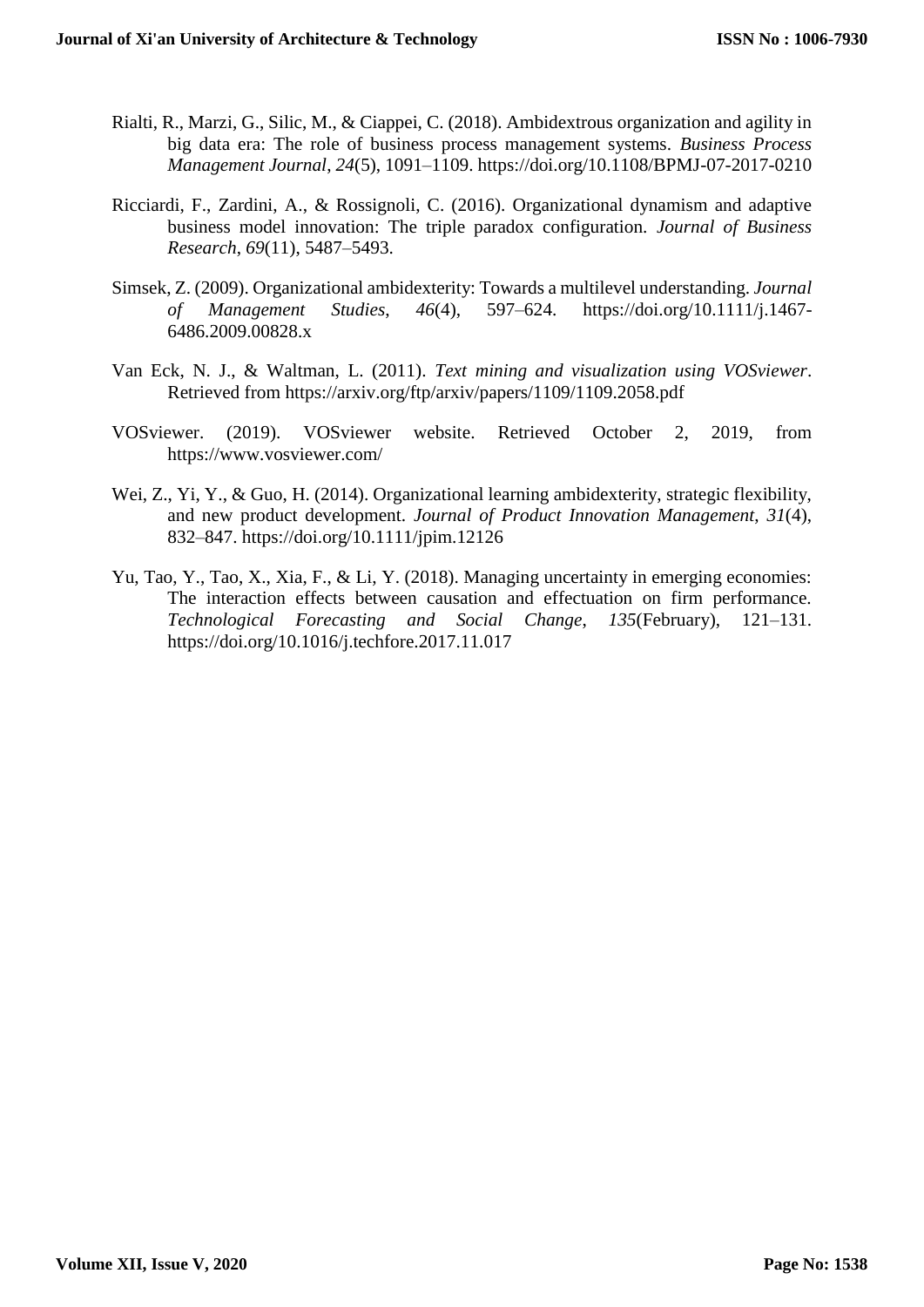# **Appendix - Thesaurus File**

| <b>Panel -A</b> (Labels Used in Articles) | <b>Panel -B</b> (Updated Labels) |
|-------------------------------------------|----------------------------------|
| organisational ambidexterity              | organizational ambidexterity     |
| exploration/exploitation                  | organizational ambidexterity     |
| exploration and exploitation              | organizational ambidexterity     |
| ambidextrous organisation                 | organizational ambidexterity     |
| ambidextrous organization                 | organizational ambidexterity     |
| ambidextrous organizations                | organizational ambidexterity     |
| ambidexterity                             | organizational ambidexterity     |
| simultaneous pursuit                      | organizational ambidexterity     |
| ambidextrous capability                   | organizational ambidexterity     |
| contradictory goal                        | organizational ambidexterity     |
| firm performance                          | organizational performance       |
| npd performance                           | organizational performance       |
| new product development perf              | organizational performance       |
| new product development                   | organizational performance       |
| performance                               | organizational performance       |
| organisational performance                | organizational performance       |
| sme                                       | smes                             |
| smes                                      | smes                             |
| medium sized enterprise                   | smes                             |
| family firm                               | smes                             |
| university                                | organization                     |
| top management teams                      | top management team              |
| tmt                                       | top management team              |
| tmts                                      | top management team              |
| ambidextrous learning                     | organizational learning          |
| absorptive capacity                       | organizational learning          |
| scenario planning                         | strategy                         |
| hpws                                      | high performance work system     |
| high performance work system              | high performance work system     |
| hr practice                               | human resource management        |
| hrm practice                              | human resource practices         |
| hrm                                       | human resource practices         |
| leader                                    | Leadership                       |
| ceo                                       | Leadership                       |
| leadership                                | Leadership                       |
| ambidextrous leadership                   | Leadership                       |
| transformational leadership               | Leadership                       |
| dynamic environment                       | environmental dynamism           |
| dynamic                                   | environmental dynamism           |
| change                                    | environmental dynamism           |
| complexity                                | environmental dynamism           |
| uncertainty                               | environmental dynamism           |
| environmental dynamism                    | environmental dynamism           |
| employee                                  | human capital                    |
| human resource                            | human capital                    |
| human capital                             | human capital                    |
| individual                                | human capital                    |
| exploitation activity                     | exploitation                     |